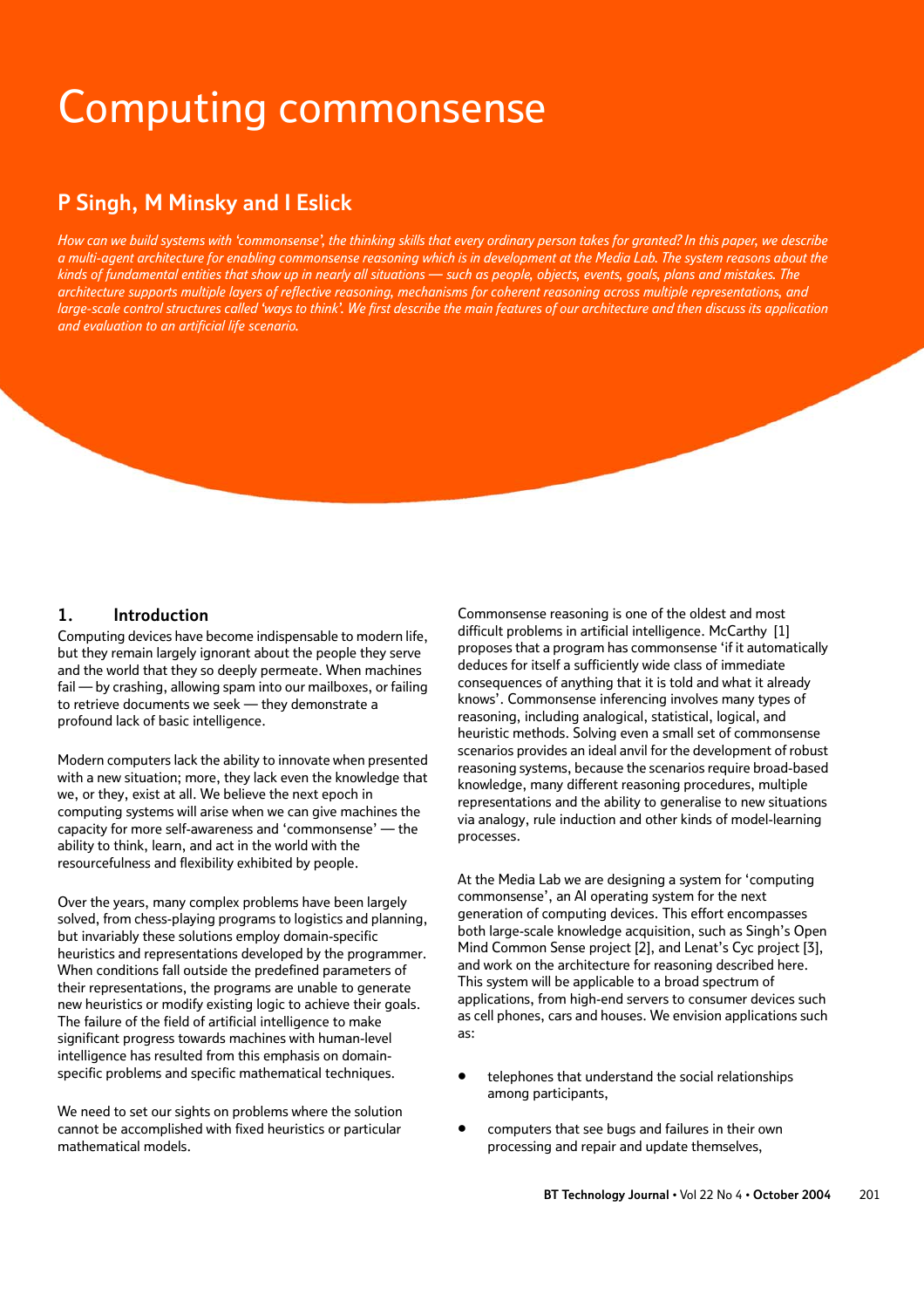- houses that optimise energy usage while adjusting to the daily habits of their occupants,
- augmented interfaces based on rich modes of communication such as natural language,
- virtual actors that engage more naturally with a target audience.

And there are surely many important applications we cannot yet see. Widely deployed commonsense reasoning will alter how we think about what computing devices can be useful for.

Related papers describe the methods we are developing to engineer large commonsense knowledge bases [4], build toolkits for reasoning with this knowledge [5], and put these reasoning systems to use in practical applications [6]. This paper will focus on architectural aspects of large-scale commonsense systems — given large quantities of multiplerepresented commonsense knowledge and multiple methods for reasoning with this knowledge, how can we fuse these heterogeneous resources and techniques into an integrated system that is more flexible and resourceful than any individual technique?

We are developing an architecture for commonsense reasoning that supports this kind of cognitive diversity. Our architecture is a multi-agent system able to reason about the most basic and pervasive kinds of concerns, such as people, objects, events, goals, plans and mistakes. It can also engage in the kind of self-reflection needed to think about and improve its own abilities over time. In this paper, we emphasise the higher order and novel features of this architecture. These organisational techniques will imbue the architecture with robustness in the face of new and varying problems.

# commonsense reasoning will alter how we think about what computing devices can be useful for

While we are inspired by human capabilities and experiences, we do not see this architecture as a sufficient performance model of human reasoning or human cognitive development. We also do not require that the model reproduce the entire range of human mental and linguistic feats. Rather, it will address the commonsense reasoning problem by demonstrating the utility of, and the strategy for, employing multiple representations in pursuit of automated reasoning.

In the subsequent sections, we will elaborate on the following features of the architecture.

**Agents** 

The architecture consists of a large collection of agents. Each is a specialised type of knowledge or a fragment of a cognitive process. At any time, only a subset of the

agents is active, which produces a particular way of thinking.

**Thinking** 

Ways of thinking are selected by special, self-reflective agents called critics and selectors.

**Panalogies** 

When the current way of thinking fails to make progress, the architecture can switch to another, more effective way of thinking by making use of panalogies, which are connections between the representations used by different agents.

• Agent organisation

Agents can be organised along two main axes:

— vertically stacked layers provide for self-models and reflective reasoning, enabling debugging and repair of lower-level behaviours by upper-level processes,

— realms can cluster domain-related agents together such as physical reasoning, emotional knowledge, social scenarios, etc.

We will further discuss applications of the architecture to an artificial life scenario where simulated people face realistic physical and social problems, enabling quantitative evaluation and experimental reproduction of the architecture's performance.

### **2. Ways of thinking**

Our architecture consists of a vast diversity of agents, numbering perhaps in the millions. Our use of the word agent implies a fine degree of granularity; each agent is roughly on the scale of a small unit of knowledge such as a rule, a small semantic network, or a subroutine in a computer program. Agents can be regarded as types of programs that perform the kinds of functions specifically involved in mental activities, such as expecting, predicting, repairing, remembering, revising, debugging, acting, comparing, generalising, exemplifying, analogising and simplifying. Nothing about these agents needs to be common or uniform. We can base each agent on a different type of process with its own distinct kinds of purposes, languages for describing things, ways of representing knowledge, and methods for producing inferences.

How can we organise this seemingly unmanageable diversity? The basic principle that we use is that at any time only a subset of these agents are active — and each of these states produces a specific 'way to think'. This is illustrated in Fig 1.

In other words, the architecture is not a single kind of 'machine', based on a single type of algorithm or method of reasoning. Instead, in different contexts it becomes a different machine by turning on different subsets of agents. Each such subset results in a fundamentally different way of thinking about things. Some examples of these ways to think include:

• solving problems by making analogies to past experiences (e.g. Carbonell [7]),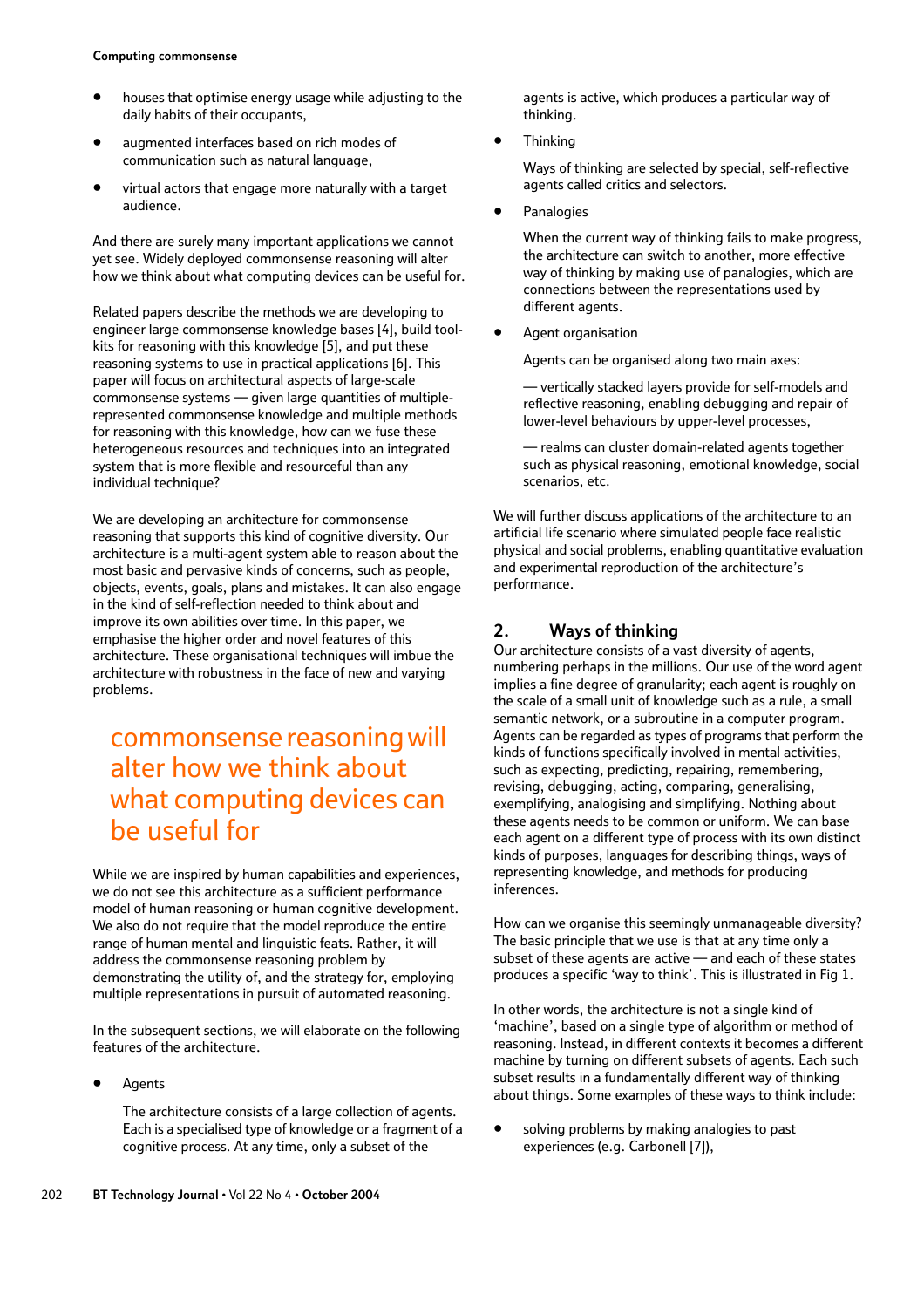

Fig 1 Each way to think results from the activity of a particular subset of mental agents.

- predicting what will happen next by rule-based mental simulations (e.g. Kuipers, [8]),
- constructing new 'ways to think' by building new collections of agents (e.g. Minsky, [9]),
- explaining unexpected events by diagnosing causal structures (e.g. Davis, [10]),
- learning from problem-solving episodes by debugging semantic networks (e.g. Winston [11], Sussman [12]),
- classifying types of situations using statistical inference (e.g. Pearl, [13]),
- getting unstuck by reformulating the problem situation (e.g. Amarel, [14]),
- inferring the state of other minds by reusing self-models (e.g. Minsky, [15]).

These ways to think are not fixed. Because each of these ways to think is the result of the activity of a set of agents, new ways to think can be assembled by forming new collections of agents. This idea originally evolved from the k-lines of Minsky's Society of Mind theory [16] — k-lines are special agents that turn on other sets of agents, which is a simple but powerful mechanism for disposing a mind towards engaging relevant kinds of problem-solving strategies, retrieving particular fragments of knowledge, and selecting or prioritising sets of goals, memories of particular experiences, and the other mental resources that might help the architecture in coping with a situation.

Each such way to think is more or less self-contained, and the mind can be seen as a distributed collection of such ways of thinking with no 'central control' — the original vision of the mind presented in the Society of Mind.

#### **Computing commonsense**

### **3. Trains of thought**

What controls which ways to think are active at any moment? When does the system switch to new ways to think? In our architecture, there are special agents concerned primarily with selecting ways to think. We call these agents critics and selectors. It is easiest to conceptualise them as chronic or persistent questions and concerns that direct cognitive activity. These critics and selectors act together to produce trains of thought, which are sequences of ways to think. The selection takes place against a background that incorporates the current scenario or event, the active goals, and any recent contextual state. Example traces include the following.

- What is going to happen next following this event? (Will my goals be influenced by this event?) (Have I ever experienced anything like this event before?)
- What would explain this event? (Is it surprising that this event was initiated by some particular person?) (Are there other potential explanations besides the most obvious one?)
- What is the best thing for me to do now? (What would my parents/wife/friends think of me if I did that?) (Would doing that thing benefit or hurt me in the long run?)
- What can I learn from this event? (Would that learning result in my becoming better at some goal G?) (Am I likely to remember this event in the future?)
- What can I learn from this failure? (Should I fail more in this manner to learn more things of this type?) (What could I have done to avoid this failure?)
- How long will it take to perform this action? (Can I complete it prior to some deadline?) (Have I spent too much time on this problem already?)
- What sorts of things might go wrong while performing this action? (Would any of those things damage me?) (Can I prepare for any of those failures?)

Each of these mental questions invokes a way of thinking that attempts to answer it. However, when a way of thinking begins to fail, the architecture can switch to another more appropriate way to think. This happens through the operation of critic agents that recognise general classes of failures and impasses during thinking, and as a result invoke selectors that choose alternative ways to think, as shown in Fig 2.

Critics are invoked collectively in the architecture while selectors are invoked individually. All critics triggered by the current state are turned on, attempting to pick a selector. The current way to think dictates which critic and associated selector is chosen. This may be done by a simple heuristic, such as invoking the highest valued selector indicated by the sum of all active critics that try to select it. A more sophisticated method involves training a learning device within each way to think that captures the aggregate historical summary of which critics or selectors were most useful in specific contexts. The system context and/or goal state will dictate how decisions are made — a learning goal may lead to trying new things, perhaps at random, while a problem-solving high-level goal will prefer the event most likely to succeed.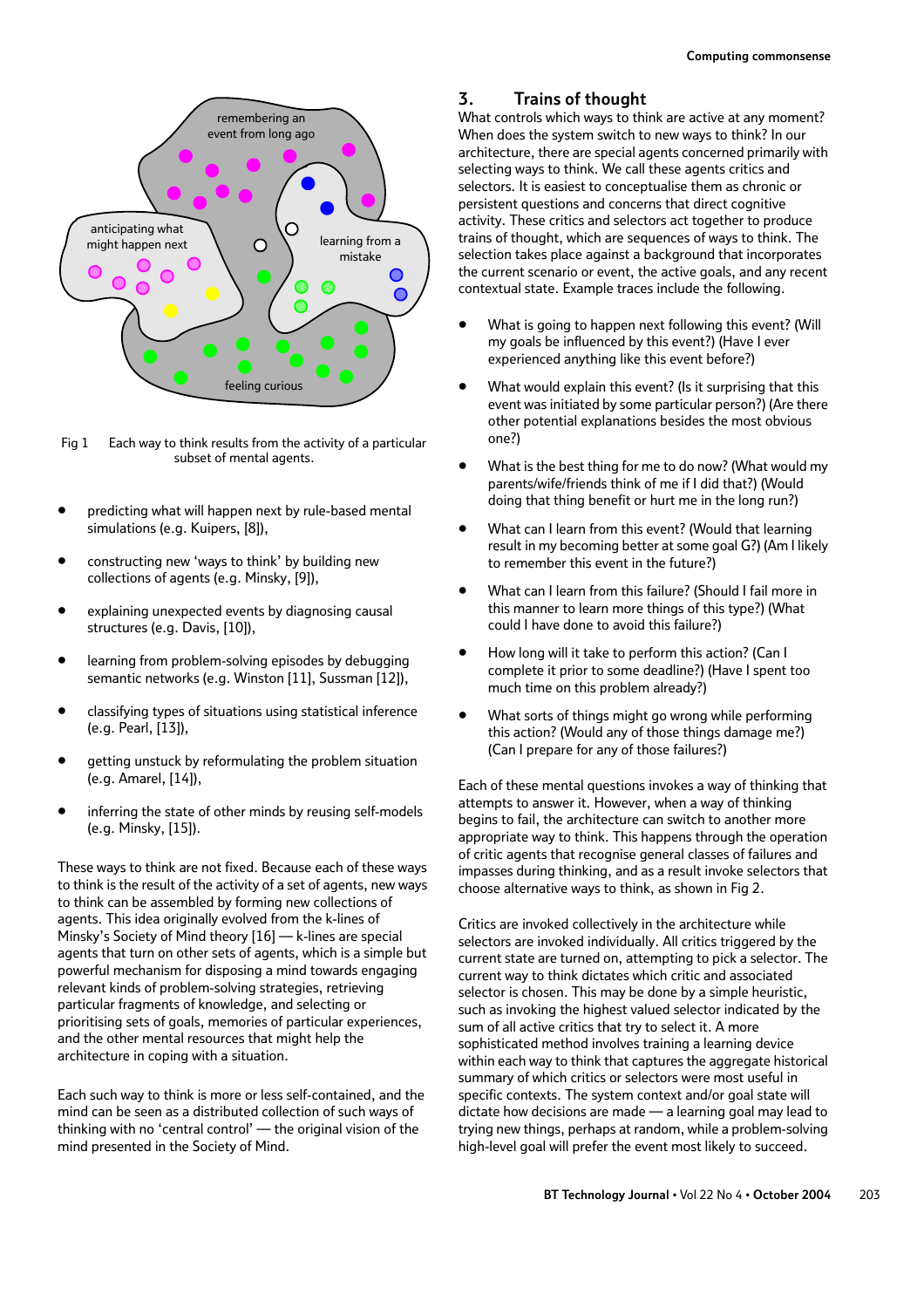

Fig 2 When one way of thinking is beginning to fail, mental critics recognise the failure, and mental selectors invoke alternative ways to think.

This model is central to our methodology for encapsulating high-level problem-solving heuristics like those in Polya's [17] classic work on mathematical methods. At the moment many of our critics and ways to think are described in pre-formal English statements rather than in terms of more well-defined representations, although we are working on the latter problem (see Singh [18] for examples of how to represent reflective critics). Further, these catalogues of critics intuitively invoke expectations in the programmer, helping to guide implementation and debugging of the supporting agents. This is one powerful way to help human designers conceptualise abstractions about the massive meta-management issues inherent in the architecture's behaviour.

Reflecting on one's own subjective experiences helps to form expectations about the behaviour of the architecture. As such, trains of thought are analogous to psychological notions of mental attention. Yet, many people will experience a subjective impression of parallel activities taking place across different models of a situation or different relevant memories. The new ideas, memories or models seem to 'pop out' of the background and into our sphere of attention. The analogous phenomenon in our architecture is the unified action of multiple representations operating under a set of panalogies.

# critics and selectors determine 'ways to think'

#### **4. Multiple representations**

As before, when a way to think becomes ineffective the architecture tries to switch to another. Normally, this would require a certain 'start-up time' during which the agents of the new way to think gather the information they need to do their jobs. However, our architecture performs transitions more efficiently by having special support for multiple representations, allowing agents that represent similar information to synchronise automatically what they know. When an agent writes to a representation, it also updates the representations of related agents in parallel, including the ones used by agents that are at the moment quiescent. Thus, when the architecture selects a new way to think, instead of

having to start from scratch, it will find many of its agents already prepared for the situation.

We do not use any single technique for synchronising representations across multiple agents, but instead make use of a family of processes for synchronising and sharing information. We refer to these together as a panalogy (a term that derives from 'parallel analogy'). Here are some of the methods of panalogy we use.

Event panalogy

Maintains the correspondences between the elements of event descriptions across multiple representations. For example, when we imagine the consequences of buying a fancy new car, we can rapidly switch between considering the effects of that purchase on our social status (which it may improve) and on our financial situation (which it may hurt).

• Model panalogy

Maintains descriptions of different models or interpretations of a situation, like seeing a door simultaneously as both a portal and as an obstacle. Each of these interpretations may suggest different inferences or courses of actions, and if we discover that in fact we have a key to the door, inferences based on that interpretation are already available for use.

• Theory panalogy

Maintains mappings between different theories of the same domain. For example, we may choose to describe a theory of time where events are treated as atomic points on a timeline, and another theory of time where events are treated as occurring over intervals on a timeline. When one theory is unable to answer a given question about, for example, the order in which some set of events occurred, we can try to switch to the other.

• Realm panalogy

Maintains analogies between different 'mental realms'. Lakoff and Johnson [19] have argued that the knowledge and skills we use for reasoning about space and time are also used to help reason about social realms, and there are pervasive analogies between these seemingly very different domains.

• Abstraction panalogy

Maintains connections between different abstract descriptions. For example, one might approximate a human skeleton with just a dozen bones rather the actual 206 bones of a normal adult, or as a set of sub-skeletal structures consisting of the bones of the head, neck, chest, etc. We can link each of these different abstractions to form a more realistic or complete model than any individual abstraction could form.

• Ambiguity panalogy

Maintain links between ambiguous senses of predicates. For example, the preposition 'in' can refer to a wide range of relations far more specific than any division provided by ordinary dictionary senses. Rather than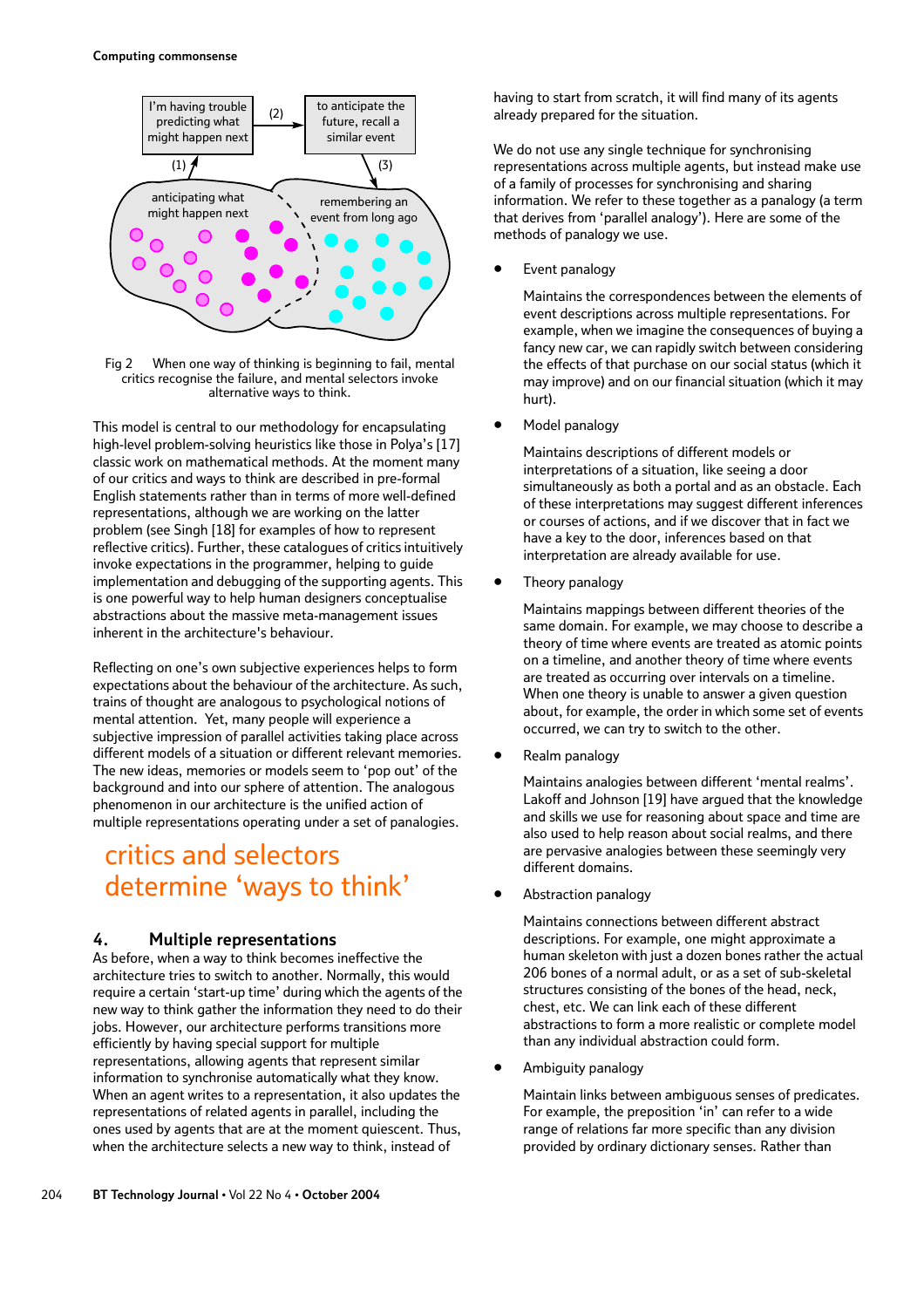selecting any particular such relation when describing a situation, we can instead maintain the ambiguity between those relations. We can then draw on our understanding of all those related senses to answer questions about how one thing could be 'in' another.

There are two implementation choices implicit in the panalogy model. Firstly, we could use a late-binding model in which the final state of the failing agency updates the selected agencies of the next way to think. Secondly, we could update related representations as the source representation is modified, thus providing opportunities for critics and selectors to be activated as a consequence of local computations in related, but inactive, agents.

As an example, imagine a scenario where the architecture is embodied in a mobile robot. The current way to think is computing 'get to physical location X'. The selected agency performs path planning through a spatial map of the current physical environment. One state in the path planning may take the robot near another robot, Robbie. An event panalogy would automatically propagate the adjacency information to other agencies. One such agency could be a logical rulebased system that computes social preferences based on logical rules such as 'near(self, talkative world-agent) → potential(<current state>, delay, high)'. The panalogy would write an assertion to the agent's current state such as 'near(self, Robbie)' and a local update of the agency's state would result in the conclusion that a delay would be experienced under that state.

In the lazy evaluation scenario, the critic would not be activated until the path was chosen, causing invalid paths to be explored. If the panalogy update were aggressive, then the critic would be activated earlier, causing a new way to think to be selected. In both cases the most likely next way to think would backtrack and retry the search ('try to find a better path') to avoid the unfavourable adjacency condition. One of the flexibilities of our architecture is that this implementation choice can be a parameter of the current way to think merely by inclusion or exclusion of the 'lazy panalogy evaluation' agent in the current way to think.

### **5. Multiple layers of reflection**

An important feature of our architecture is that we designed it to be a highly self-aware system. In contrast, most architectural designs in recent years have focused mainly on ways to react or deliberate, giving agents no special ability to reflect upon their own behaviour or to improve the way they think. However, to achieve increased versatility, machines will need better ways to recognise and repair the obstacles, bugs and deficiencies that result from their activities. In our architecture, the agents are organised into six layers, as shown in Fig 3.

Reflection is important because in a system that regularly faces new situations, existing communities of agents will sooner or later find themselves to be deficient when faced with a new context or problem. Thus we need agents whose role is to debug and improve the behaviour of other agents in the mind.



Fig 3 The mind can be divided into layers, each managing and reflecting upon the layers beneath.

We have been formulating [18] a catalogue of the kinds of agents involved in reflecting upon the behaviour of other agents — in other words, agents that bridge these layers. Mental critics are an important type of agent whose job is to notice problems in the agents in the layers beneath, and the architecture will be teeming with them. We have a catalogue of such mental critics.

• **Reactive critics** detect problems in the outside world and turn on ways to react to those problems. Much of the behaviour of animals can be described by networks of such critics and many modern robots have hand-coded heuristics that incorporate this knowledge. For example:

I hear a loud noise  $\rightarrow$  move to a quieter place I feel hungry  $\rightarrow$  follow the smell of food I am far from something I want  $\rightarrow$  walk towards it I feel scared  $\rightarrow$  run quickly to a safe place

• **Deliberative critics** search for solutions. When faced with a problem without a directly applicable stimulusresponse rule, we build a model of the situation, for example, as a network of goals, actions, and their effects, in which we can search for a solution. But in the case of a machine, even the simplest problems may result in large search spaces, and the architecture needs to learn techniques to simplify the model or to search more effectively:

Action A did not quite achieve my goal  $\rightarrow$  try harder, or try to find out why Action A worked but had bad side effects  $\rightarrow$  try some variant of that action Achieving goal X made goal Y harder  $\rightarrow$  try them in the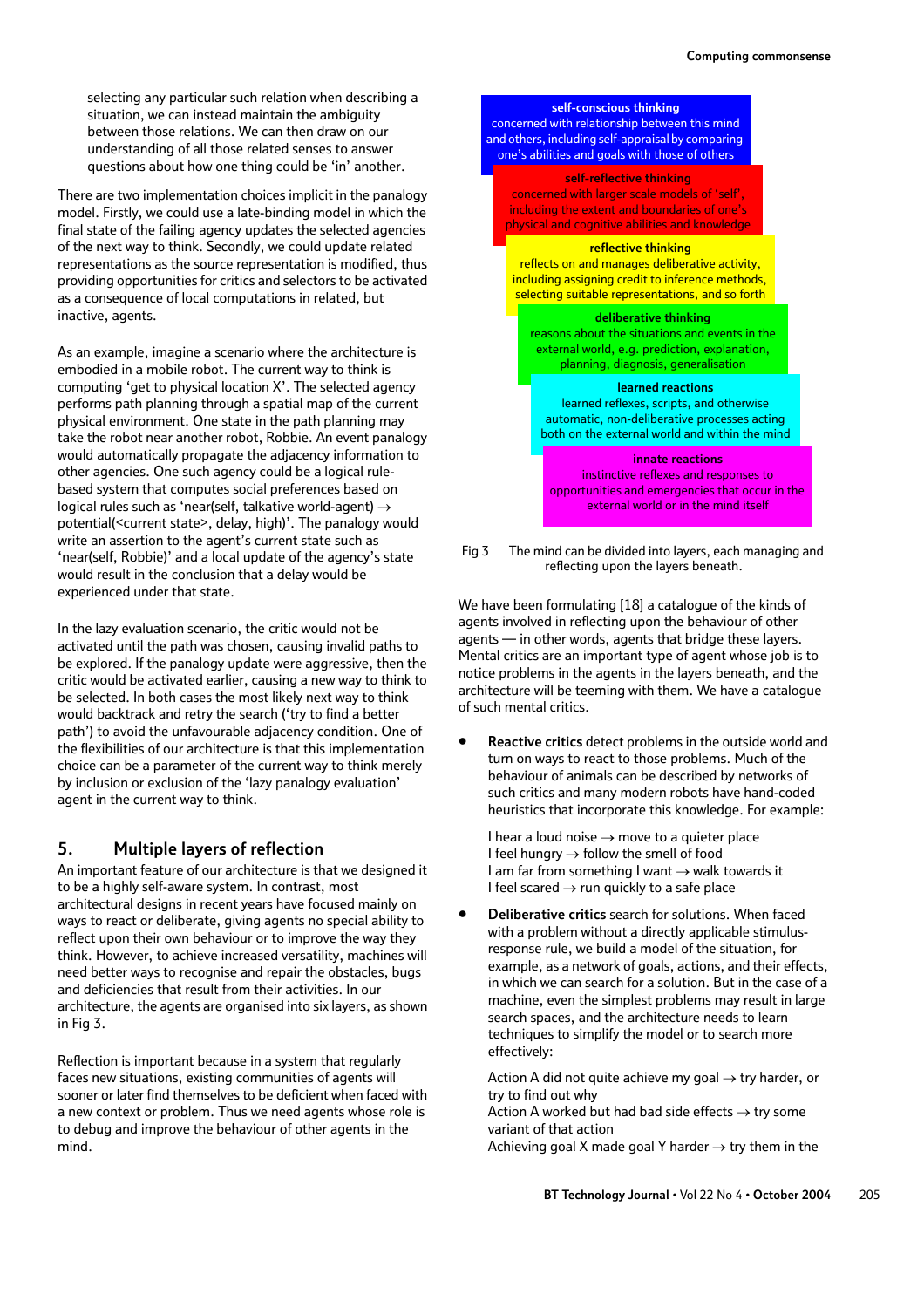opposite order

These events do not chain  $\rightarrow$  change one of their endpoints to match

• **Reflective critics** — when faced with a very hard problem that we are not making much progress on, we may need to reflect on the techniques that we are using to solve that problem:

The search has become too extensive  $\rightarrow$  find methods that yield fewer alternatives

You have tried the same thing several times  $\rightarrow$  some manager agent is incompetent

You overlooked some critical feature  $\rightarrow$  revise the way you described the problem

You cannot decide which strategy to use  $\rightarrow$  formulate this as a new problem

• **Self-reflective critics** — when reflecting on why the methods we use fail to help, then we may criticise ourselves:

I missed an opportunity by not acting quickly enough  $\rightarrow$ invoke a critic that warns me whenever I am about to do that

I can never get this exactly right  $\rightarrow$  spend more time practicing that skill

I let my other interests take control  $\rightarrow$  tell one of my friends to scold me when I get distracted

I do not seem to have the knowledge I need  $\rightarrow$  quit this and go to graduate school.

With mental critics, we need not build architectures under the impossible constraint that all agents always produce the perfect inference or suggestion for course of action, because it is impossible to anticipate all of the conditions under which the architecture may be used. Instead, when there are failures in reasoning, the architecture examines recent activity and attempts to diagnose and resolve the problem.

## **6. Multiple realms of thinking**

The range of problem types that people cope with is enormous, and at first glance seems to consist of a haphazard collection of commonsense knowledge and inference skills. As architects and designers of such a system, how does one organise and reason about all these agents?

While the range of things that an adult person knows about is vast, there is a more limited class of things that we expect all people to be able to think about. Based on this assumption, we have been enumerating a list of mental realms, those general commonsense domains that all people have at least some expertise in, even as children. In fact, a person who lacks the ability to reason about one of these mental realms would be considered cognitively deficient. Some of the important fundamental mental realms include:

spatial — reasoning about the ways in which objects and the parts of objects are oriented and situated in relation to one another (are those objects close enough to reach?),

- physical reasoning about the dynamic behaviour of real objects with masses and interacting surfaces (would this object break if it hit the ground?),
- bodily reasoning about the capabilities of one's physical body (can I throw this object to them?),
- psychological reasoning about one's goals and beliefs and those of others (do they know that I am trying to give them this object?),
- social reasoning about the relationships, shared goals and histories that exist between people (do they want this thing I am handing them?),
- reflective reasoning about one's own recent deliberations (what was I trying to do a moment ago?),
- dominion reasoning about the objects and entities under one's control (do I really want to transfer ownership of this object to them?).

This is of course only a subset of the major commonsense realms, and each of these realms contains many more specialised sub-realms for dealing with more specific types of problems. For example, in the 'bodily' realm, the knowledge we may have about manipulating objects with our hands may be separate from the knowledge we may have for using our legs to walk over complex terrains.

These realms are not entirely separate, and in fact are highly connected through the use of panalogies. One example of how multiple realms can be used when reasoning about a typical problem is shown in Fig 4.

Realms are distinguished not only by the knowledge they include, but also by the methods of reasoning they support. Problems within certain realms may use specialised representations and reasoning methods to improve efficiency. For example, in the spatial realm, a specialised planner designed for a three dimensional Euclidean space may be more suitable to solving spatial path-planning problems than a more general technique that can search an *N*-dimensional space. This specialised planner can also make assumptions; for example, it can partially discover the shape of the search space through the vision system.

### **7. A periodic table of commonsense agent types**

How can we best organise these ideas of realms and layers? We find it useful to merge the previous two dimensions of reflective layers and realms into a kind of 'periodic table', as in Fig 5.

Here we have organised our architecture into a matrix in which each cell consists of populations of agents that think about certain mental realms at different levels of reflection.

Beginning with the social realm, a single vertical slice through all the agents (from the robot point of view) yields insight into the organisational utility of this scheme. At the reactive level, there are processes for recognising that someone is smiling at you, for smiling back at them, and so on. At the deliberative level, there may be models of how people react to different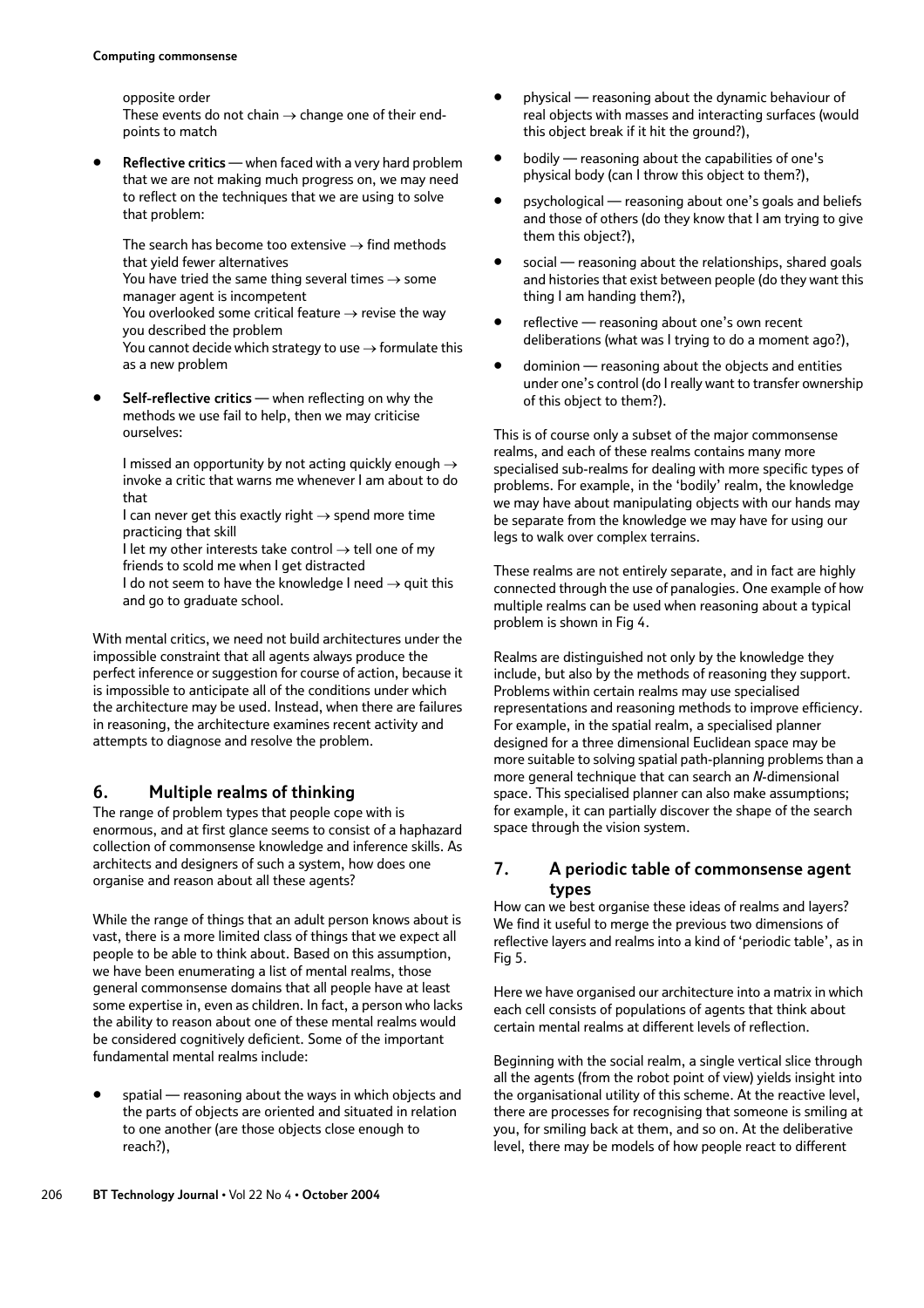

Fig 4 When one way of looking at a problem does not work, we can quickly switch to another.



Fig 5 We can divide the architecture into a matrix of cells. Examples include the physical-deliberative cell and the socialreflective cell.

sorts of social actions; for example someone who smiles at you has no malicious intent, or perhaps they recognise you. At the reflective level there may be processes for understanding why we made a mistake about classifying our relationship with someone else. For example, it is not always the case that someone who smiles at you knows you, but you may have jumped to that conclusion by mistake. At the self-reflective level, you may decide that you are no good at remembering people's faces and need to do something about that problem. At the self-conscious level you may think that others think less of you for making that mistake. As a result, you experience mild embarrassment, which is a way of thinking that helps to form a new critic within the social realm.

This raises the general question of how learning occurs within the architecture. We do not provide a treatment here, but observe that the architecture is always undergoing change based on experience. The primary mechanisms of learning in the architecture are the formation of new critics and selectors and the evolution of k-lines into new ways to think. A given agent may learn local rules, such as a probabilistic critic agent that chooses a selector based on the current way-to-think or other source of context. The lower layers have the most plasticity; the learning rate decreases as you go up the layers. This has the important consequence of reducing the

consequences of an incremental change on the rest of the system. A bad reflex might be fatal, but is rarely so. Faulty logic in the upper layers may result in a robot driving off a cliff because it is the fastest way to a destination. At the top levels, knowledge and operations must remain very stable to avoid rapid or damaging changes in the robots' goals and behaviours.

#### **8. An evaluation scenario**

We are developing a concrete implementation of the architecture at the MIT Media Lab. To enable the exercise of the features described above, we are constructing an 'artificial life' scenario in which two robots, simulating the behaviour of people in a virtual world, work together to build structures using simple objects like sticks and blocks, as shown in Fig 6.

While this domain may seem simple, its sparseness obscures a wide range of issues. In particular, most of the mental realms we have discussed so far show up in some form in this domain. Because the world is physically realistic, the robots must reason about the effects of gravity on objects and the forces that must be applied to move them. Because the robots have synthetic vision systems, they must reason about whether



Fig 6 A simulated world.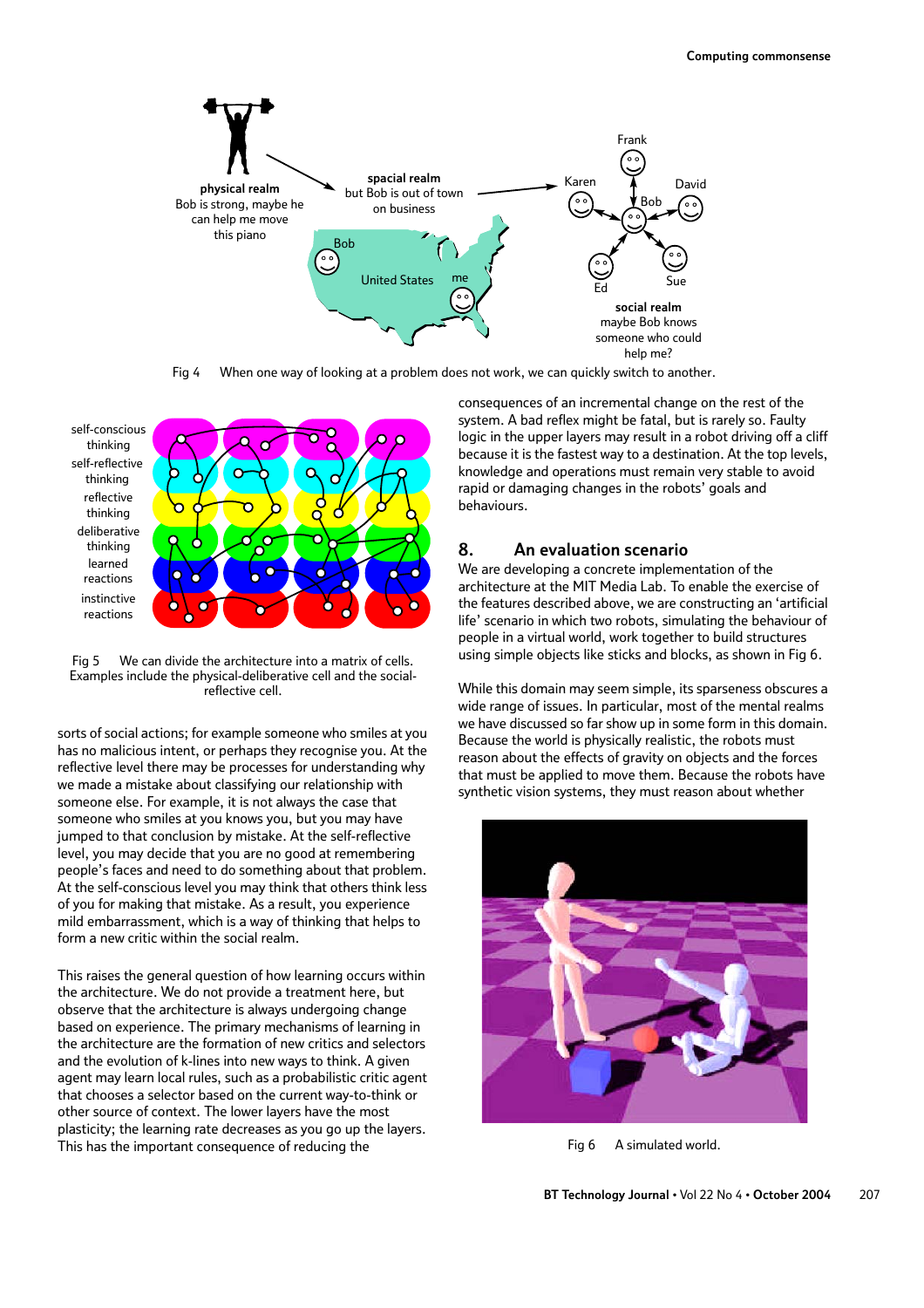objects that seem to have disappeared behind bigger ones are in fact really still there. Because there are two robots, they must reason about the social challenges that arise, such as various kinds of conflict, competition, and opportunities for co-operation. To solve problems in this world requires reasoning simultaneously in the physical, social, psychological, and other mental realms.

# the architecture is designed to be highly self-aware

For our architectural work to provide a scientifically valuable contribution it must support a methodology to characterise its performance on a set of problems; specifically it must be subject to quantitative analysis, objective comparisons and be reproducible by other researchers. Our simulated world will run on all three major operating systems, have provisions for metering and statistics gathering, and support multiple language bindings. Our aim is to enable a larger body of researchers to engage problems in an experimental domain that is easily reproduced in different researchers' laboratories. In this way, the community will accumulate a collection of scenarios wherein agents can be enabled and disabled to evaluate their impact on a wide range of commonsense tasks. Only when we can catalogue and characterise the questions a representation can answer, along with the performance and cost parameters required to use it, can we begin to have a science of commonsense computing.

Let us examine a simple scenario that hints at the range of commonsense reasoning that happens in even the simplest social exchange. Consider the storyboard in Fig 7, in which two robots named Blue and Pink work together to build a tower.

Consider the first two frames of this storyboard. Let's examine Blue's thoughts as it reaches for a block, fails, then realises that Pink may be able to help. Even this seemingly simple problem requires reasoning across multiple realms and multiple levels: reactive, deliberative, and reflective processes over the physical, bodily, spatial, perceptual, and social realms.

Blue wants to build a tower three blocks high. It tries and fails to reach the blue block:

- deliberative physical (goals)  $-$  I want to build a tower of blocks three high,
- deliberative physical (situation) I have built a tower two blocks high,
- self-reflective physical (known methods) what do I know about assembling structures?
- deliberative ownership (goals) I need to obtain a new block to build a tower three high,
- reflective priorities (expectation)  $-$  if I am building a tower, then I will not be able to achieve my other goals,
- deliberative physical (situation) there are three blocks in this room,
- deliberative resources (situation) those three blocks are ingredients for the desired tower,
- reflective visual and spatial (question) perhaps there is another hidden block,
- reflective procedural (memory) I have never built a tower exactly three blocks high,
- reflective debugger (method) abstracting my goal may result in finding a suitable method,
- reflective debugger (method) replace 'three' by 'several',
- deliberative spatial (expectation) placing a block on top of a tower will make the tower higher,
- deliberative bodily (situation) there is a blue block nearby that I can possibly reach,
- deliberative spatial (expectation) I might not be able to reach that blue block,
- reactive bodily (action) produce appropriate muscle actuations to produce desired hand trajectory,
- deliberative bodily (situation) my arm is at full length and I do not have the blue block in hand,
- reflective bodily (critic)  $-$  the current method has completely failed,
- self-reflective bodily (method) find another method.

Blue sees Pink and asks for help:

self-reflective bodily (critic) – no method is available for easily reaching that block from here,



Pink: "I see you are building a tower."



Blue: "Yes, but I cannot reach that blue block."

Fig 7 Building a tower together.



Pink: "I can reach it. Let me get it for you."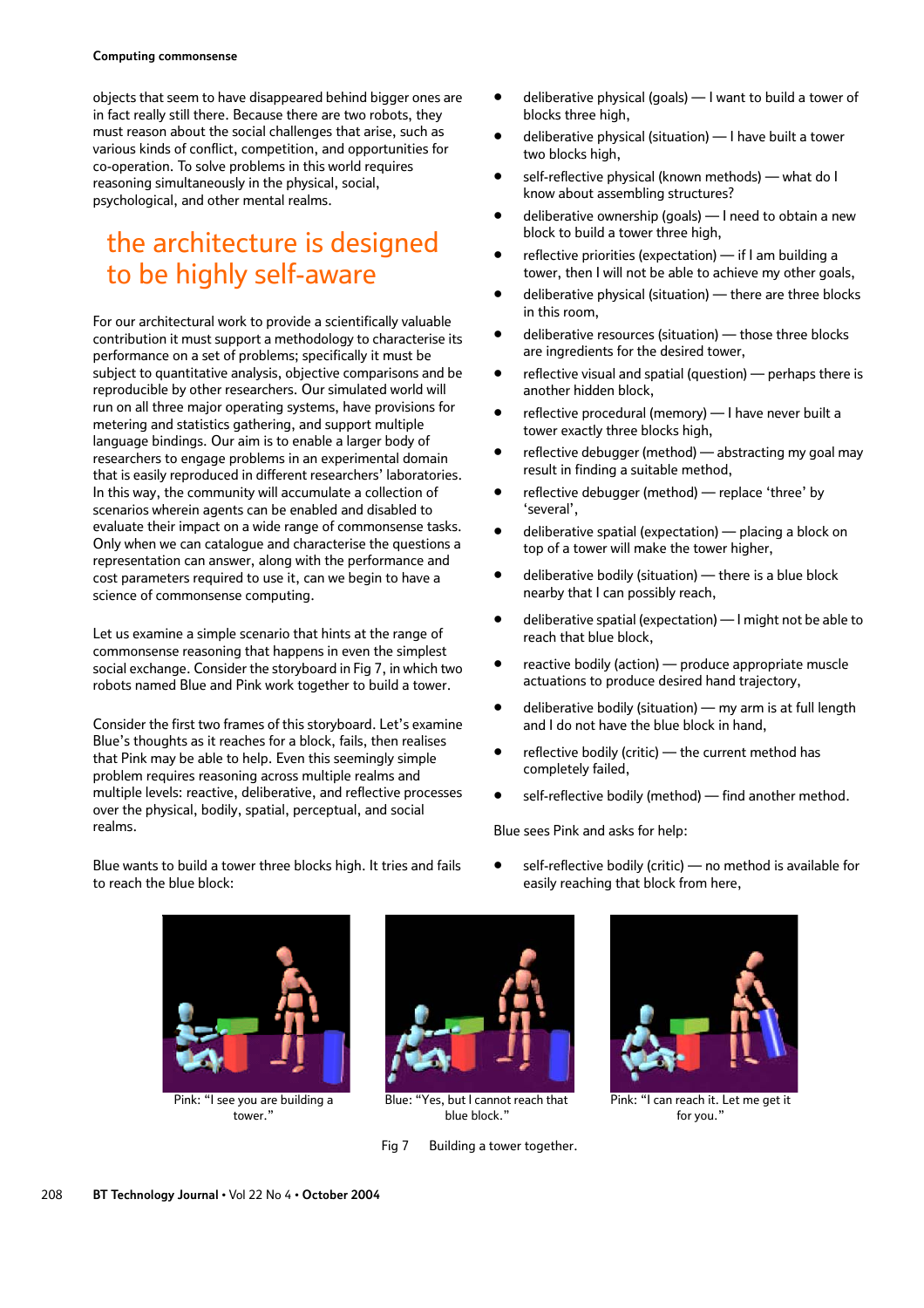- self-reflective social (selector) switch to social way of thinking for obtaining help,
- deliberative spatial (situation) Pink is nearby,
- deliberative social (situation) Pink may be able to help me,
- deliberative spatial (inference) Pink seems to be near enough to the block to reach it,
- deliberative communication (method) ask Pink for help,
- deliberative psychological (goal) Pink may have other things to do,
- deliberative social (situation) Pink may want that block for itself,
- deliberative linguistic (situation) Pink says it notices I am building a tower,
- deliberative social (inference) Pink understands my larger goal,
- deliberative social (inference) it would cost Pink very little to help me,
- reactive linguistic (action) say 'I cannot reach that blue block',
- reactive gestural (action) point at blue block.

So we see that even this simple seemingly trivial exchange exercises many of the cells in our periodic table of commonsense agents. The details here are greatly simplified; presumably every step involves many more agents than are listed, and many iterations of thought must be involved in producing and refining the solutions to the sub-problems encountered by those agents.

#### **9. Conclusions**

This paper elaborates on similar discussions in Singh and Minsky [20, 21]. There are many facets of the architecture not covered here that revolve around grounding the implementation — specific mechanisms for learning, the form and role of goals, managing a history of critics and selected ways to think, management of time and memory, etc. More details about our architectural design are available in Minsky's forthcoming book *The Emotion Machine* [15], and in McCarthy et al [22] and Minsky et al [23].

One might question the need for this form of architectural description with its many lists, catalogues, and other accumulations of components. There may even be those who find such approaches inelegant, and would prefer something simpler, perhaps based on some new mathematical principle or universal method of learning or reasoning. We believe any approach seeking to build something with as many features as the human commonsense reasoning system will need to consist of a great accumulation of specific skills, for many of the same reasons that a typical modern computer requires many thousands of small programs and files to operate. Can we realistically expect something comparable to the human mind to be reduced to some simple algorithm or principle given the range of things it must be able do? Even man-made

systems, such as a modern workstation with its hardware and operating system, cannot succumb to any kind of universal principle or mathematical analysis.

We hope that our architectural design and virtual world experiments will help alter the way AI researchers picture what an AI system should look like, provide an environment for sharing and characterising techniques and convince researchers to value systems less according to some ethereal notion of elegance and more based on their speed, flexibility, and all-round resourcefulness.

#### **Acknowledgements**

We would like to thank Aaron Sloman and Erik Mueller for many valuable discussions about these ideas. This work is supported by the sponsors of the MIT Media Lab.

#### **References**

- 1 McCarthy J: 'Programs with commonsense', in Mechanisation of Thought Processes', Proceedings of the Symposium of National Physics Laboratory, pp 77—84, London, HMSO (1959).
- 2 Singh P: 'The public acquisition of commonsense knowledge', in Proceedings of AAAI Spring Symposium: Acquiring (and Using) Linguistic (and World) Knowledge for Information Access, Palo Alto, CA, AAAI (2002).
- 3 Lenat D: 'CYC: A large-scale investment in knowledge infrastructure', Communications of the ACM, 38, No 11, pp 33—38 (1995).
- 4 Singh P, Barry B and Liu H: 'Teaching machines about everyday life', BT Technol J, 22, No 4, pp 227—250 (October 2004).
- 5 Liu H and Singh P: 'ConceptNet a practical commonsense reasoning tool-kit', BT Technol J, 22, No 4, pp 211—226 (October 2004).
- 6 Lieberman H, Faaborg A, Espinosa J and Stocky T: 'Commonsense on the go', BT Technol J, 22, No 4, pp 241—252 (October 2004).
- Carbonell J: 'Derivational analogy: A theory of reconstructive problem solving and expertise acquisition', in Michalski R, Carbonell J and Mitchell T (Eds): 'Machine learning: an artificial intelligence approach', Morgan Kaufman Publishers, San Mateo, CA (1986).
- Kuipers B: 'Qualitative simulation', Artificial Intelligence, 29, pp 289—338 (1986).
- 9 Minsky M: 'K-lines, a theory of memory', Cognitive Science, 4, pp 117—133 (1980).
- 10 Davis R: 'Diagnostic reasoning based on structure and behaviour', Artificial Intelligence, 24, pp 347—410 (1984).
- 11 Winston P H: 'Learning structural descriptions from examples', PhD thesis, Department of Electrical Engineering, MIT (1970).
- 12 Sussman G J: 'A computational model of skill acquisition', PhD thesis, Department of Mathematics, MIT (1973).
- 13 Pearl J: 'Probabilistic reasoning in intelligent systems', San Mateo, CA, Morgan Kaufmann (1988).
- 14 Amarel A: 'On representations of problems of reasoning about actions', in Michie D (Ed): 'Machine intelligence', 3, No 3, pp 131—171, Elsevier (1968).
- 15 Minsky M: 'The Emotion Machine', (forthcoming).
- 16 Minsky M: 'The society of mind', New York, Simon and Schuster (1986).
- 17 Polya G: 'How to solve it: a new aspect of mathematical method', Princeton, NJ, Princeton University Press (1957).